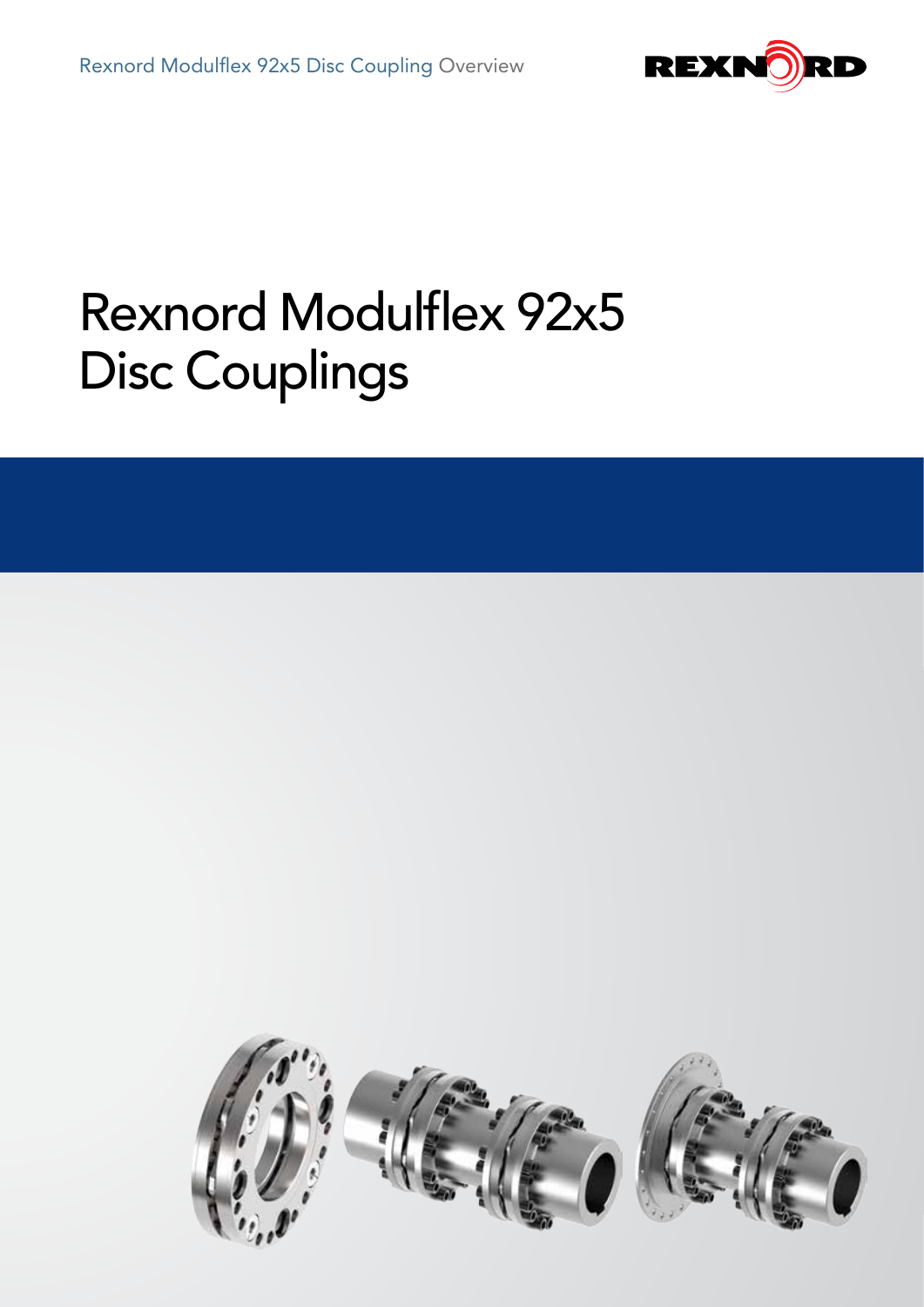# Rexnord Modulflex 92x5 Disc Couplings — Modular design for your application

With decades of experience in the coupling business, the Rexnord Modulflex Disc Coupling design offers a variety of solutions for the most challenging applications. You'll find our couplings in marine drive shafts, compressors, large industrial fans, and more, in the automotive, marine, metal, and energy industries.

# Torsionally stiff couplings for your application

- Reliable performance Rexnord Modulflex 92x5 Coupling Disc Packs are installed under compression, allowing reciprocating loads with the new, simplified design. The simplified disc pack connection and improved precision in disc and hardware connection increases the dynamic safety inside the disc joint.
- Meets several application requirements The coupling design allows additional components like extended spacers, special adapters and composite material spacers to be added to meet application needs. Rexnord Modulflex 92x5 Disc Couplings comply with the rules of approval societies such as DNV GL Business Assurance, Lloyd's Register (LR) and American Bureau of Shipping (ABS) for marine applications.
- Low equipment lifetime cost Rexnord Modulflex 92x5 Disc Couplings require no lubrication and the disc pack modules, allowing visual inspections, are designed for infinite dynamic load life. These couplings are easy to install, and when required, the modules are simple to replace-in-place.

# Features and benefits

- Disc packs are built under compression allowing reciprocating torques at high speeds
- High-precision manufacturing methods eliminate backlash and joint vibration
- Modular design allows customized couplings that are easy to install
- High-strength stainless steel disc packs, designed for infinite dynamic load life even with reciprocating forces
- Flexible disc design gives infinite dynamic load life and offers angular, radial and axial misalignment capability
- Are EN 10204-3.2 and ATEX II 2GD c T6 compliant when specified

# For replace-in-place and adapted to existing connecting equipment applications

### Type 9205-XX-0000\*



- Single flexible element design
- Factory assembled disc pack
- Base for spacer and long spacer coupling configurations
- Element can be used with finished bore or Rexnord Koniclamp® hub configurations
- Special materials available (Aluminum 9805-XX-0000\*)

## Type 9205-XX-0500\*



- Double flexible element design
- Factory assembled disc pack
- Base element for short distance between shaft end connections
- Element can be used with finished bore or Rexnord Koniclamp hub configurations
- Special materials available (Aluminum 9805-XX-0500\*)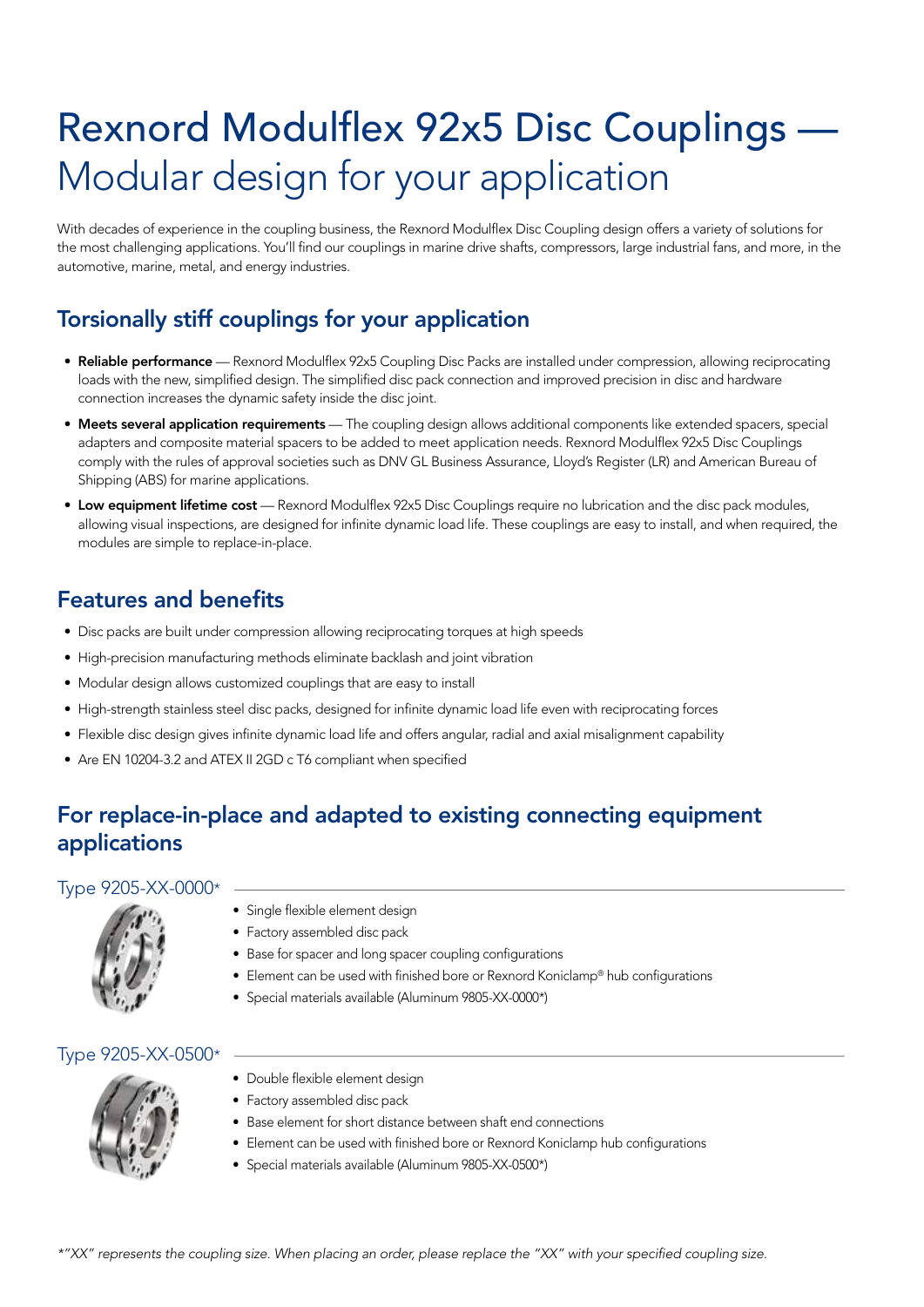# For applications where the overall shaft-to-shaft spacing is minimal



- Double flexible element design with finished bore hubs
- Short distance between shaft end connections
- Hubs can be machined for bore and key, or hydraulic bore shaft connections (Type 9215-XX-3500\*)
- Rexnord Koniclamp keyless shaft connection (Type 9215-XX-4500\*)
- Application examples: test bench, roller tables

# For applications with intermediate spacer

# Type 9235-XX-3000\* Type 9235-XX-4000\*



- Spacer coupling design with finished bore hubs (Type 9235-XX-3000\*)
- Spacer coupling design with Rexnord Koniclamp hubs (Type 9235-XX-4000\*)
- Industry standard spacer lengths to meet ISO and ANSI requirements
	- Non standard spacer lengths up to 500 millimeters
	- Hubs can be machined for bore and key, or hydraulic bore shaft connections (Type 9235-XX-3000\*)
- Rexnord Koniclamp keyless shaft connection (Type 9235-XX-4000\*)
- Application examples: slurry pumps, large industrial fans

# For applications with extended spacer

### Type 9255-XX-3000\* Type 9255-XX-4000\*



- Welded spacer coupling design with finished bore hubs Type 9255-XX-3000\*)
- Welded spacer coupling design with Rexnord Koniclamp hubs (Type 9255-XX-4000\*)
- Spacer lengths up to 6.000 millimeters
- Hubs can be machined for bore and key, or hydraulic bore shaft connections (Type 9255-XX-3000\*)
- Rexnord Koniclamp keyless shaft connection (Type 9255-XX-4000\*)
- Application examples: marine main drives, large vertical pumps

# For applications requiring adaptation to flywheel or brake discs, and more

# Type 9275-XX-3000\* Type 9275-XX-4000\*

- Spacer coupling design with flywheel adapter and finished bore hub (Type 9275-XX-3000\*)
- Spacer coupling design with flywheel adapter and Rexnord Koniclamp hub (Type 9275-XX-4000\*)
- Torsionally tuned spacer coupling design with flywheel adapter and Rexnord Koniclamp hub (Type 9275-XX-4000 TT\*)
- Industry standard spacer lengths to meet ISO and ANSI requirements
- Non standard spacer lengths up to 500 millimeters
- Flywheel adapter plate which bolts directly to the flywheel of an engine or compressor
- Hub can be machined for bore and key, or hydraulic bore shaft connections (Type 9275-XX-3000\*)
- Rexnord Koniclamp keyless shaft connection (Type 9275-XX-4000\*)
- Application examples: reciprocating compressors, engine drives